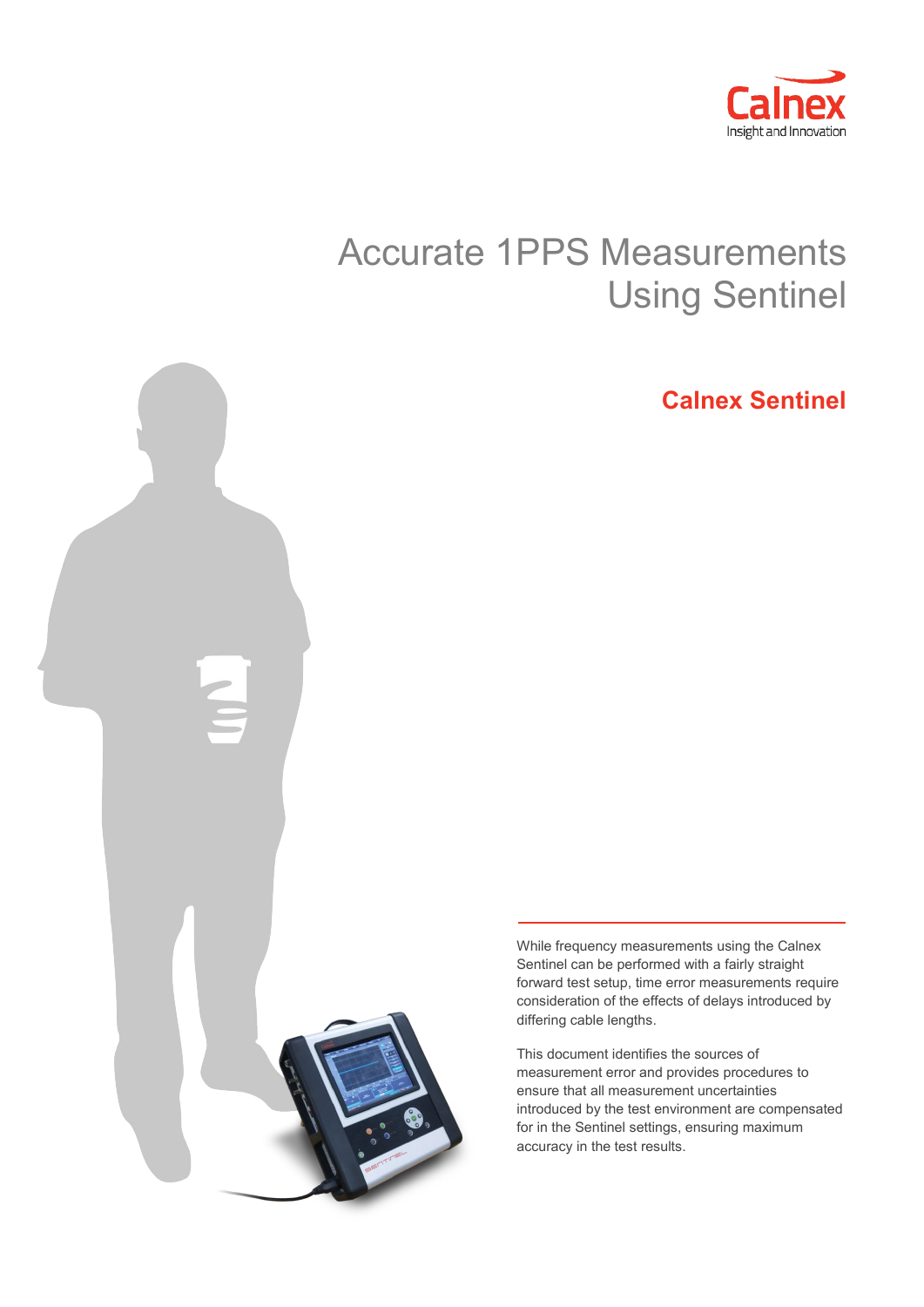### Contents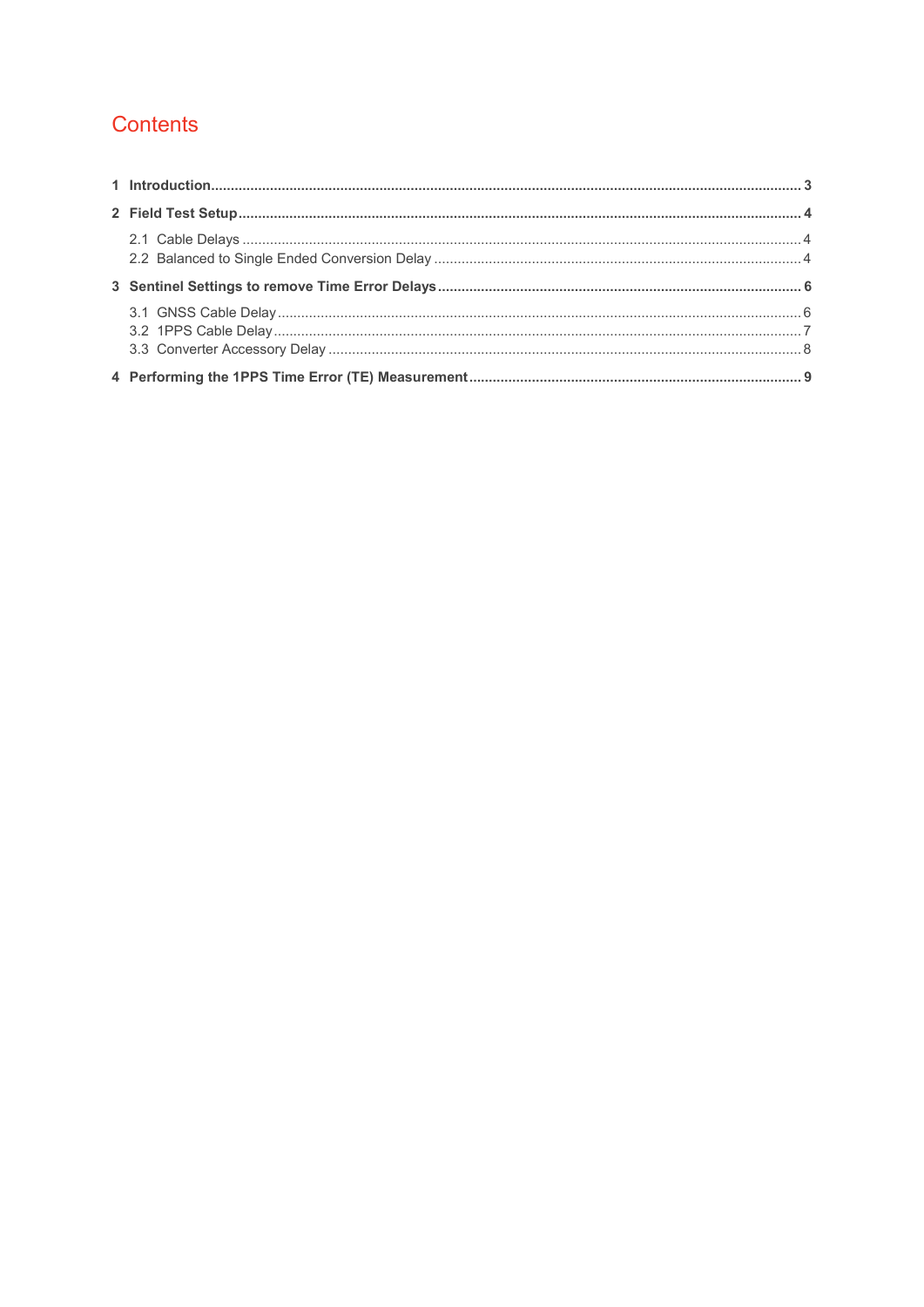### <span id="page-2-0"></span>1 Introduction

The Calnex Sentinel provides the capability to measure both frequency and time error from a PTP Telecom Time Slave Clock (T-TSC) or a Telecom Boundary Clock (T-BC).

Time error measurements are performed by comparing the edges of the 1PPS output from the equipment under test to that of a reference 1PPS signal. The 1PPS reference can be a precision clock source or the 1PPS generated by Sentinel. The Sentinel 1PPS output is generated from an internal GNSS disciplined precision Rubidium oscillator.

While both frequency and time error measurement inaccuracies are affected by the accuracy of the reference used, time error is also affected by delays in the cables used to connect Sentinel to the equipment under test and also delays inherent in GNSS cabling and technology.

This document details how to quantify these inaccuracies and to compensate for them in the Sentinel measurement settings.

**NOTE:** Refers to firmware revision x.9.x.x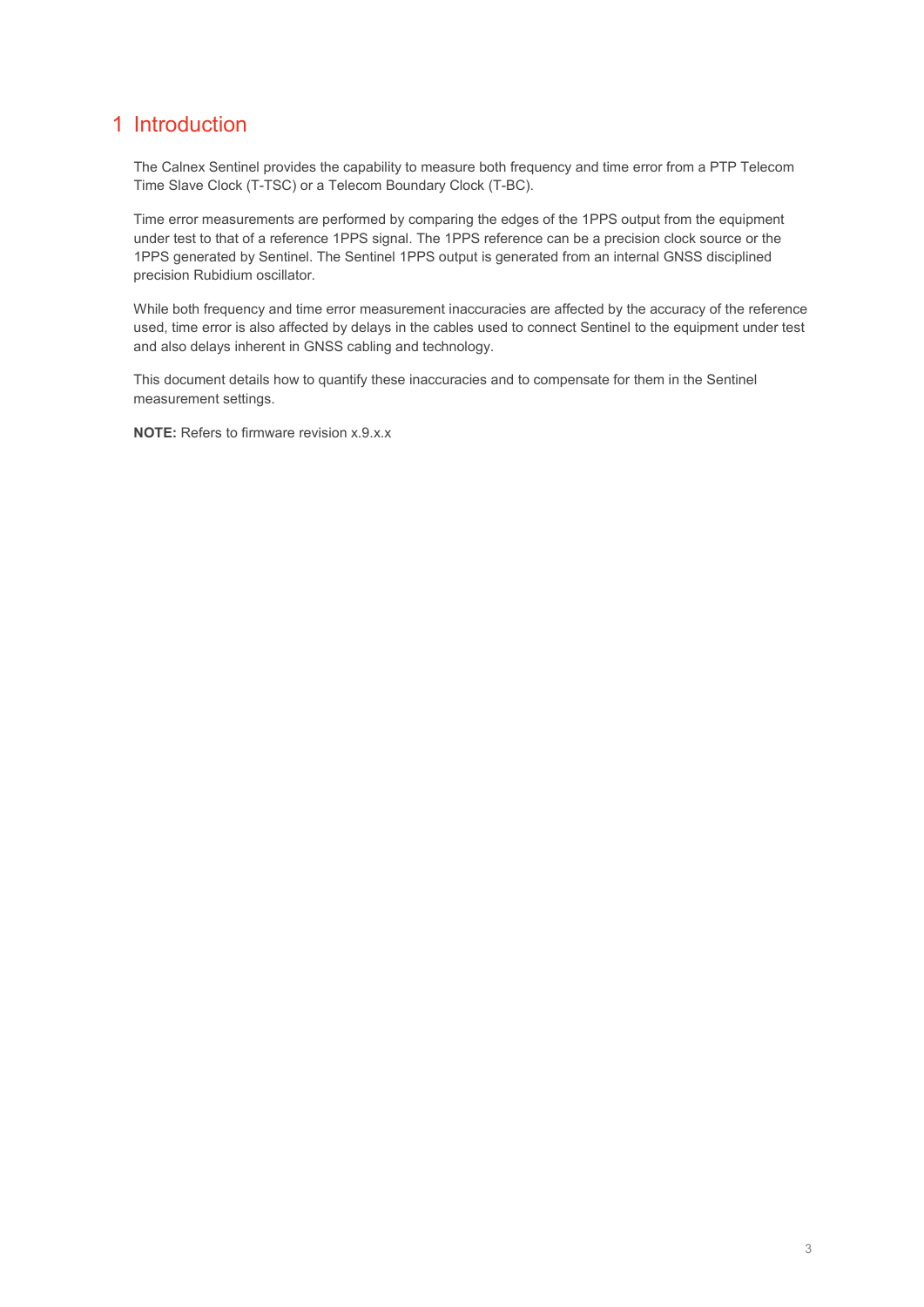### <span id="page-3-0"></span>2 Field Test Setup

[Figure 1](#page-3-3) shows a typical setup for a 1PPS measurement in the field. A remote GNSS disciplined clock acts as a 1588v2 Grandmaster and sends PTP messages to allow the T-TSC / T-BC to recover the phase of the Grandmaster allowing a synchronised 1PPS output to be generated. The Sentinel reference can be provided from its internal Rubidium oscillator in holdover mode or disciplined to GNSS if an antenna is available.



Figure 1 Typical 1PPS Test Setup

<span id="page-3-3"></span>Time error delays can be introduced into the Sentinel measurement from the following sources:

- 1. GNSS cable delay
- 2. Balanced 1PPS to single ended conversion delay
- 3. 1PPS cable delay from the device under test

#### <span id="page-3-1"></span>**2.1 Cable Delays**

Electrical cables will introduce a delay of 5ns per metre. Obviously using short cables will minimise this delay but this may not be possible when, for example, the GNSS antenna is on the roof of a building or the Sentinel cannot be located close to the T-TSC / T-BC under test.

#### <span id="page-3-2"></span>**2.2 Balanced to Single Ended Conversion Delay**

The output of the 1PPS signal from the precision source or T-TSC can be either balanced or single ended of various amplitudes, for example, ITU-T G.703 defines the use of a RJ45 connector to carry 1PPS as a balanced RS422 output along with TOD time messages and this standard has been adopted on some T-TSCs.

Sentinel has a versatile measurement interface allowing selectable triggering on the positive or negative slopes of any input in the range of -5 to +5 Volts. As the measurement interface requires single ended inputs then the Calnex External 1PPS/ToD/Frequency Converter Accessory (Option 133) should be used to convert a balanced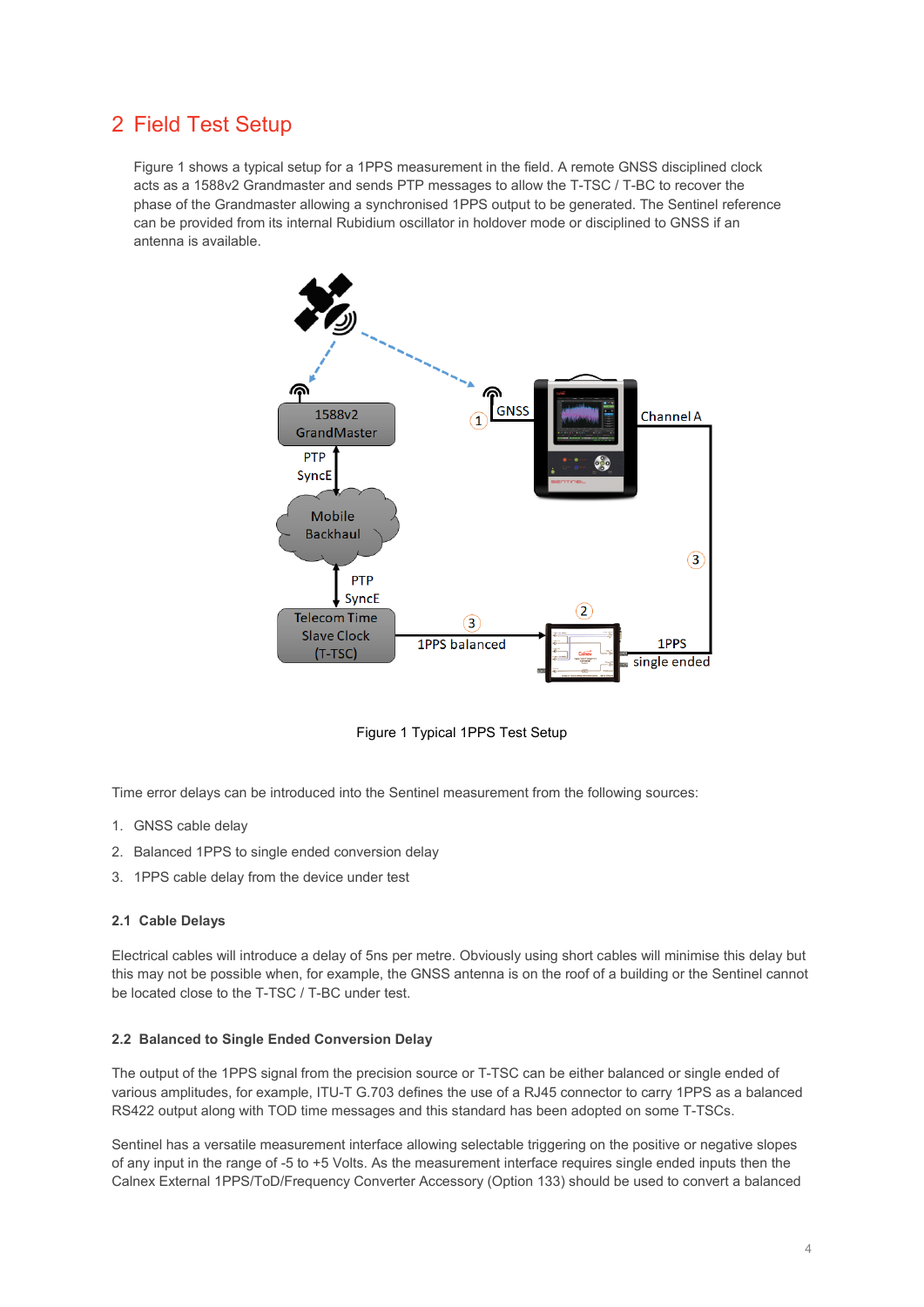1PPS RJ45 signal to a single ended BNC connection as shown i[n Figure 2.](#page-4-0) The T-TSC / T-BC 1PPS is connected to connector P1 and the converted output is connected from connector P7 to Sentinel. The Converter Accessory requires power either from a powered USB connection or from the external power supply provided.

This conversion is an active solution and the gate delay through the Converter Accessory will also add a fixed amount to the time error.



Figure 2. Converter Accessory Block Diagram

<span id="page-4-0"></span>**NOTE:** Ensure that the Converter Accessory is Revision D or higher since functionality is different for previous revisions and will not work with Sentinel.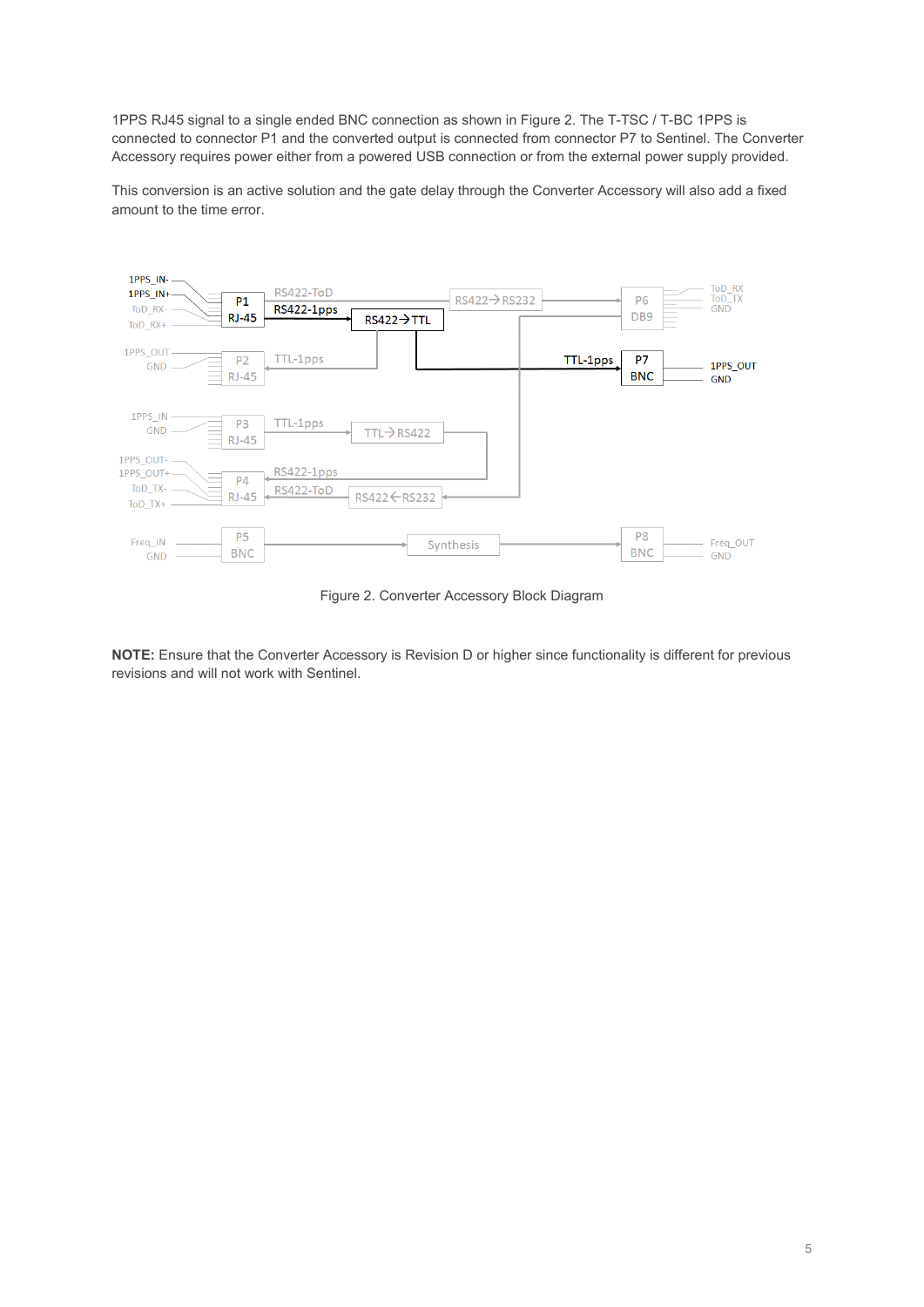### <span id="page-5-0"></span>3 Sentinel Settings to remove Time Error Delays

#### <span id="page-5-1"></span>**3.1 GNSS Cable Delay**

The antenna supplied with Sentinel has a 20m cable, which equates to a delay of 100ns.

Setting the Sentinel antenna delay **while GNSS is connected** could cause a step change in the 1PPS phase input to the internal Rubidium oscillator and will require the Sentinel to be re-disciplined for a period of 6 hours. To avoid this the following procedure should be followed.

#### **STEP 1**

- a. In the **Settings > Measurement > Timebase** page set **Internal Reference Disciplining Mode** to **Never**
- b. Press **Apply**
- c. Connect the GNSS antenna to Sentinel.

**NOTE:** The Rubidium disciplining status will change to a green unlocked padlock.

#### GNSS | E1/T1 Outputs | Clock Chann  $**Channel F**$  $\overline{\phantom{a}}$  Comm Timebase Reference: Auto - 0 ment Start Behavior: Wait till Timebase Reference is ready **D Internal Reference Disciplining Mode:** Never - - al Reference Disciplining Source: GNSS  $\overline{\mathbf{p}}$ OK Cancel Apply 1 2 3 4 5 6 7 8 9 0 - 0 0 Del Home End 5 q w e r t y u i o p [ ] as dfghjkin **EXECUTERING**  $\blacksquare$ **INTREF Rb Re** <sup>22</sup><sup>2</sup>

Softinge

#### **STEP 2**

- a. Select the **GNSS** tab and enter the **Antenna Delay**
- b. Press **Apply**



#### **STEP 3**

- a. Wait 10 minutes.
- b. Go back to the **Settings > Measurement > Timebase** page and set **Internal Reference Disciplining Mode** to **Always** or **Not during measurement**
- c. Press **OK**

**NOTE:** The Rubidium disciplining icon will change to yellow.

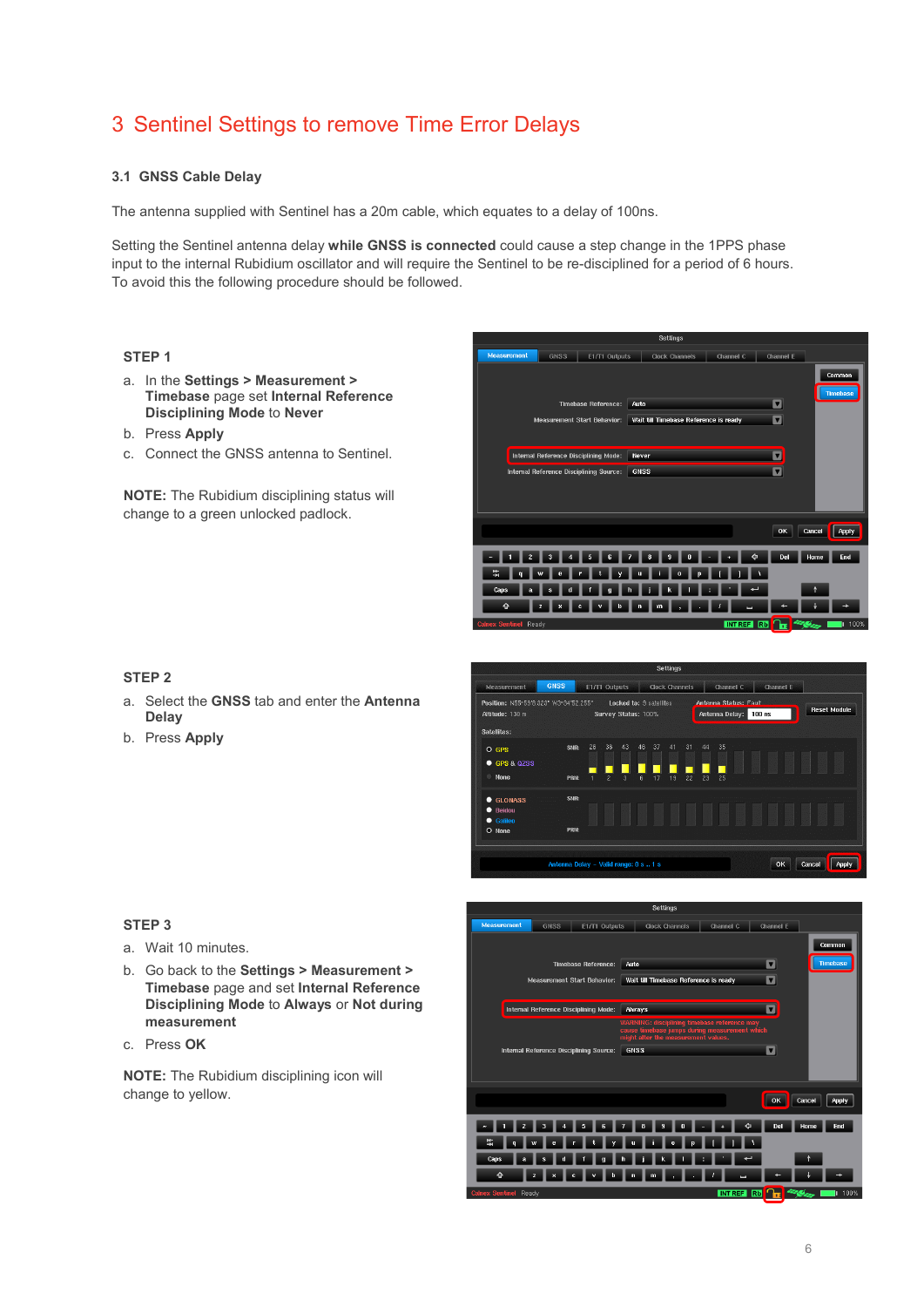#### **STEP 4**

- a. Wait 4 minutes.
- b. Measurements can begin when the GNSS icon is green and the Rubidium disciplining icon changes to a green locked padlock.



#### <span id="page-6-0"></span>**3.2 1PPS Cable Delay**

Delay will be introduced by the cables that are used to connect the device under test to the Sentinel. Optionally an external 1PPS reference can be used rather than the Sentinel internal 1 PPS reference. In this case delay will be introduced to the reference input by the connecting cable. If the cables are the same length then the net delay will be zero. The cable delay values should be entered into the Sentinel settings as follows.

#### **STEP 1**

Press the **Health Check** tab on the main screen then the **Signal Check** button. This will automatically detect the 1PPS signals that are connected.

**NOTE:** If the signal check does not return a 1PPS signal type then check the following:

- a. Check all cables are connected correctly.
- b. Calnex recommends that 1PPS signals have the input filter enabled for the channel they are connected to. Check that the filter is ON in the **Settings > Measurement > Channels** page. (See **STEP 3**)

1PPS **Signal Type** can also be manually entered in the **Settings > Measurement > Channels** page.

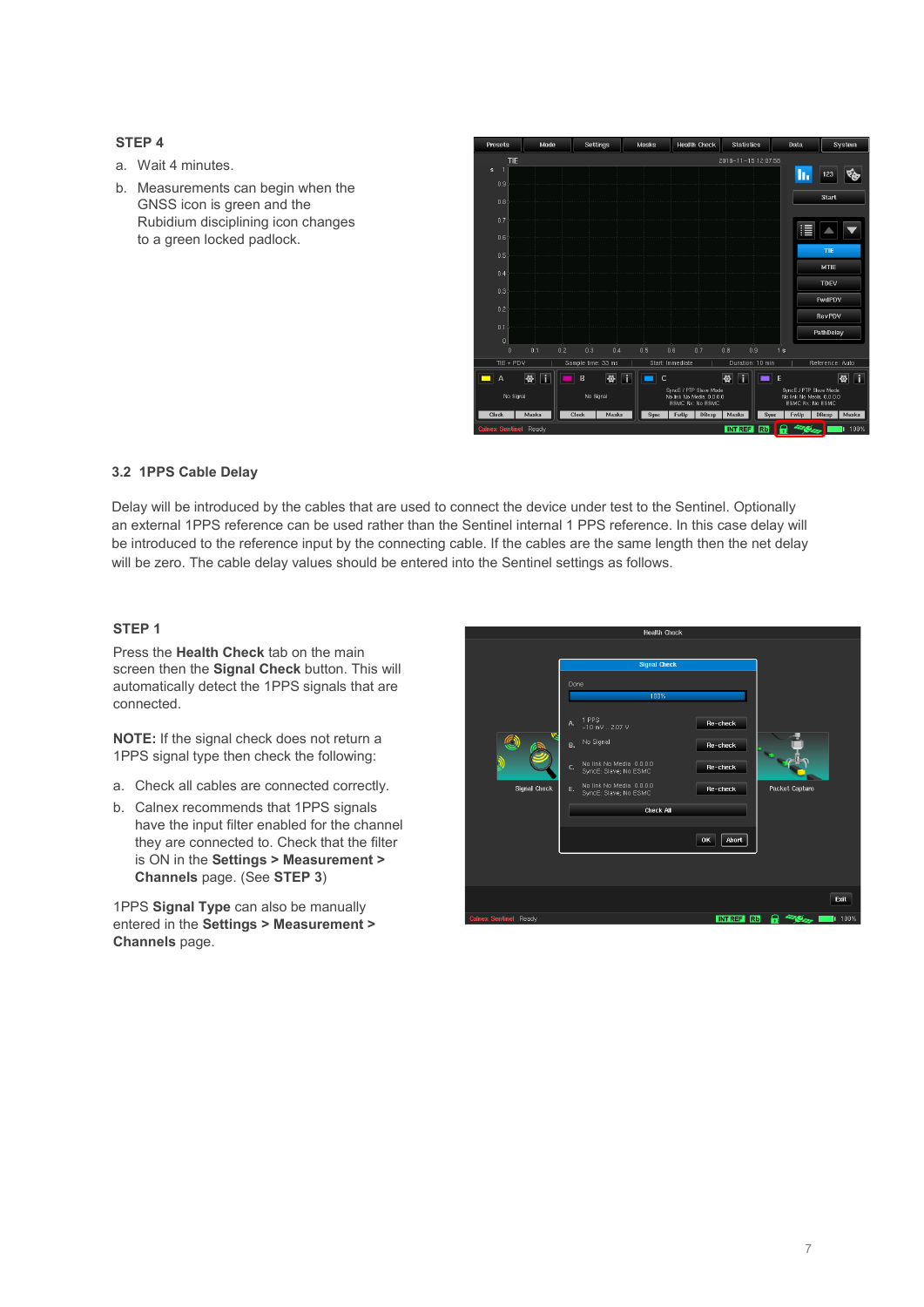#### **STEP 2**

- a. Go to the **Settings > Measurement > Common** page.
- **b.** Ensure that **TIE Mode** on the is set to **TIE + 1PPS TE**
- c. Set the **Diff TIE Reference** to **1 PPS Ref** to select the internal 1 PPS as the measurement reference.

**NOTE:** If an external 1PPS is being used as a reference then the **DIFF TIE Reference** should be set to the channel that the reference is connected to.

#### GNSS E1/T1 Outputs | Clock Channels Channel C  $\overline{\mathbf{z}}$ Start: Immediate Start time: 2018-11-15 10:02:48 Mode:  $TIE + PDV$  $\overline{a}$ Stop time: 2018-11-15 10:32:48  $30 \text{ min}$ Sample time: 33 m **Duration:** Auto-Restart: Off **Estimated Data Size:** 34.9698 MB  $\overline{\mathbf{u}}$ When measuring TE or Absolute TIE,<br>initial phase offset is not compensated for TIE Mode:  $\boxed{\mathsf{TE} + 1 \mathsf{PPS} \mathsf{TE}}$  $\overline{\mathbf{z}}$ Diff TIE reference: 1 PPS Ref  $\blacksquare$ TIE mask: **Off THE mask value:** 5 th OK | Cancel | Apply

### **STEP 3**

- a. Go to the **Settings > Clock Channels** page.
- b. Enter the cable delay associated with measured channel A in the **Cable comp.** field.
- c. Press **Apply**

**NOTE:** If an external 1 PPS is being used as a reference then the cable delays associated with that connection should also be entered.



#### <span id="page-7-0"></span>**3.3 Converter Accessory Delay**

Calnex has characterised the delay introduced by using the Converter Accessory to generate a single ended 1PPS output from the balanced 1PPS input. This delay has been coded into the Sentinel firmware and can be set as follows:

- a. Go to the **Settings > Measurement > Channels** page.
- b. Select **Yes** from the **1pps converter** drop down for the channel being converted.

| <b>Settings</b>            |                       |                    |                                        |                  |                        |                            |                |                 |                 |  |  |
|----------------------------|-----------------------|--------------------|----------------------------------------|------------------|------------------------|----------------------------|----------------|-----------------|-----------------|--|--|
| <b>GNSS</b><br>Measurement |                       |                    | <b>Clock Channels</b><br>E1/T1 Outputs |                  | Channel C<br>Channel E |                            |                |                 |                 |  |  |
|                            |                       | <b>Signal type</b> | <b>Trigger</b><br>level                | Cable<br>comp.   | 1pps<br>converter      | Slope                      | Impedance      | <b>Filter</b>   | <b>Channels</b> |  |  |
|                            | A 1 PPS               |                    | 1.03V<br>u                             | 50 <sub>ns</sub> | Yes v                  | Pos <sup>V</sup>           | 75 Ohm         | On $\boxed{\ }$ | <b>Signals</b>  |  |  |
| B                          | <b>Unknown Signal</b> |                    | 0 <sub>V</sub><br>$\mathbf{r}$         | 0s               | No.<br>- 10            | $Pos$ $\blacktriangledown$ | 75 Ohm 0ff 0ff |                 |                 |  |  |
|                            |                       |                    |                                        |                  |                        |                            |                |                 |                 |  |  |
|                            |                       |                    |                                        |                  |                        |                            |                |                 |                 |  |  |
|                            |                       |                    |                                        |                  |                        |                            |                |                 |                 |  |  |
|                            |                       |                    |                                        |                  |                        |                            |                |                 |                 |  |  |
|                            |                       |                    |                                        |                  |                        |                            |                |                 |                 |  |  |
|                            |                       |                    |                                        |                  |                        |                            |                | OK<br>Cancel    | Apply           |  |  |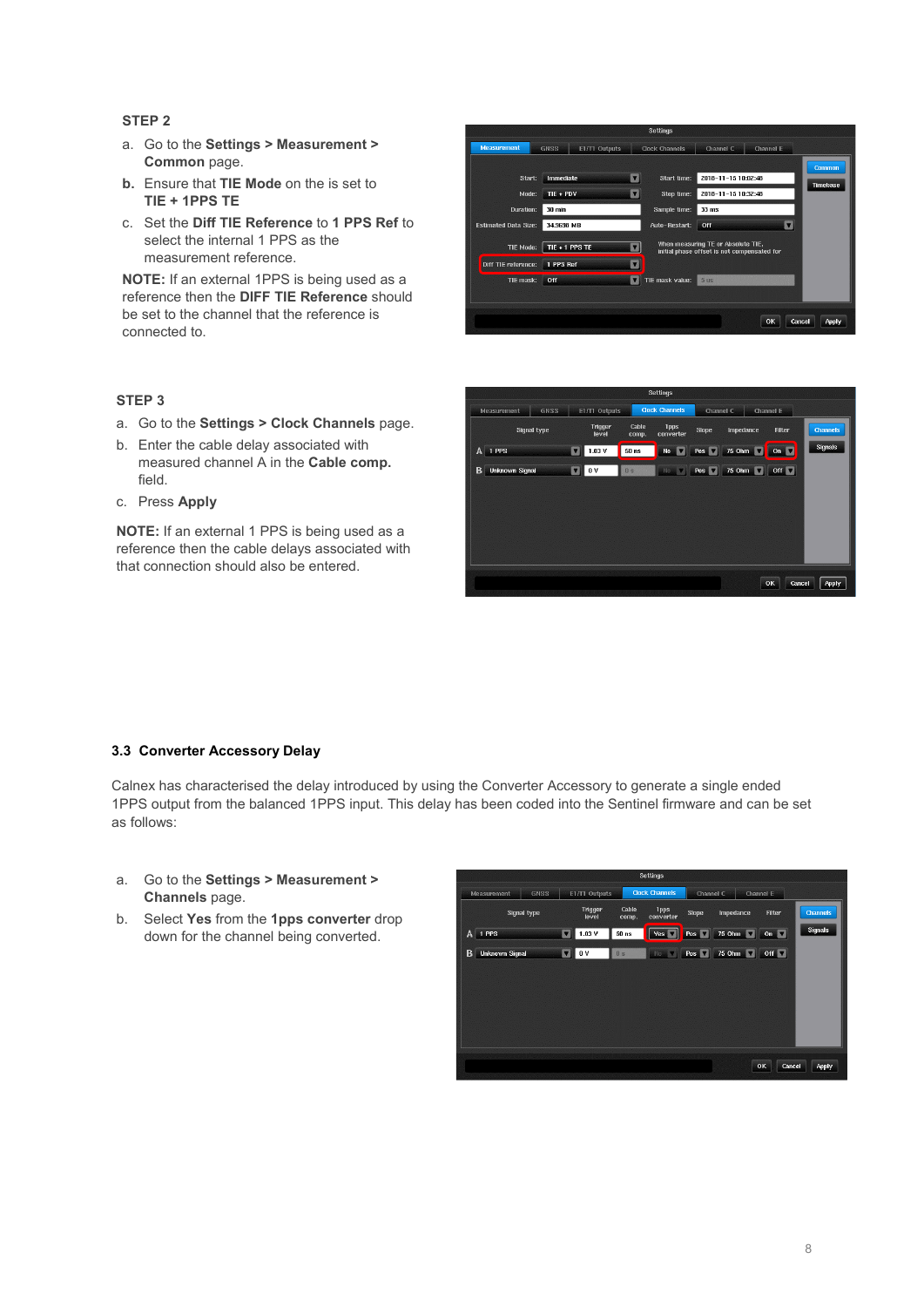### <span id="page-8-0"></span>4 Performing the 1PPS Time Error (TE) Measurement

The "Setting up a 1PPS Measurement" Getting Started Guide, available in the Calnex Solutions Technology Library at www.calnexsol.com, details how to set up Sentinel to perform a 1PPS TE measurement.

Figure 3 shows the results of a 1PPS TE measurement without any delay compensation; Figure 4 shows the same measurement with a GNSS antenna delay of 100ns, a 1PPS cable compensation of 150ns and the Converter Accessory. The combined effect of applying all delays is a shift of 90 ns in the 1PPS TE result.





Figure 3. 1PPS TE without delay compensation Figure 4. 1PPS TE with delay compensation